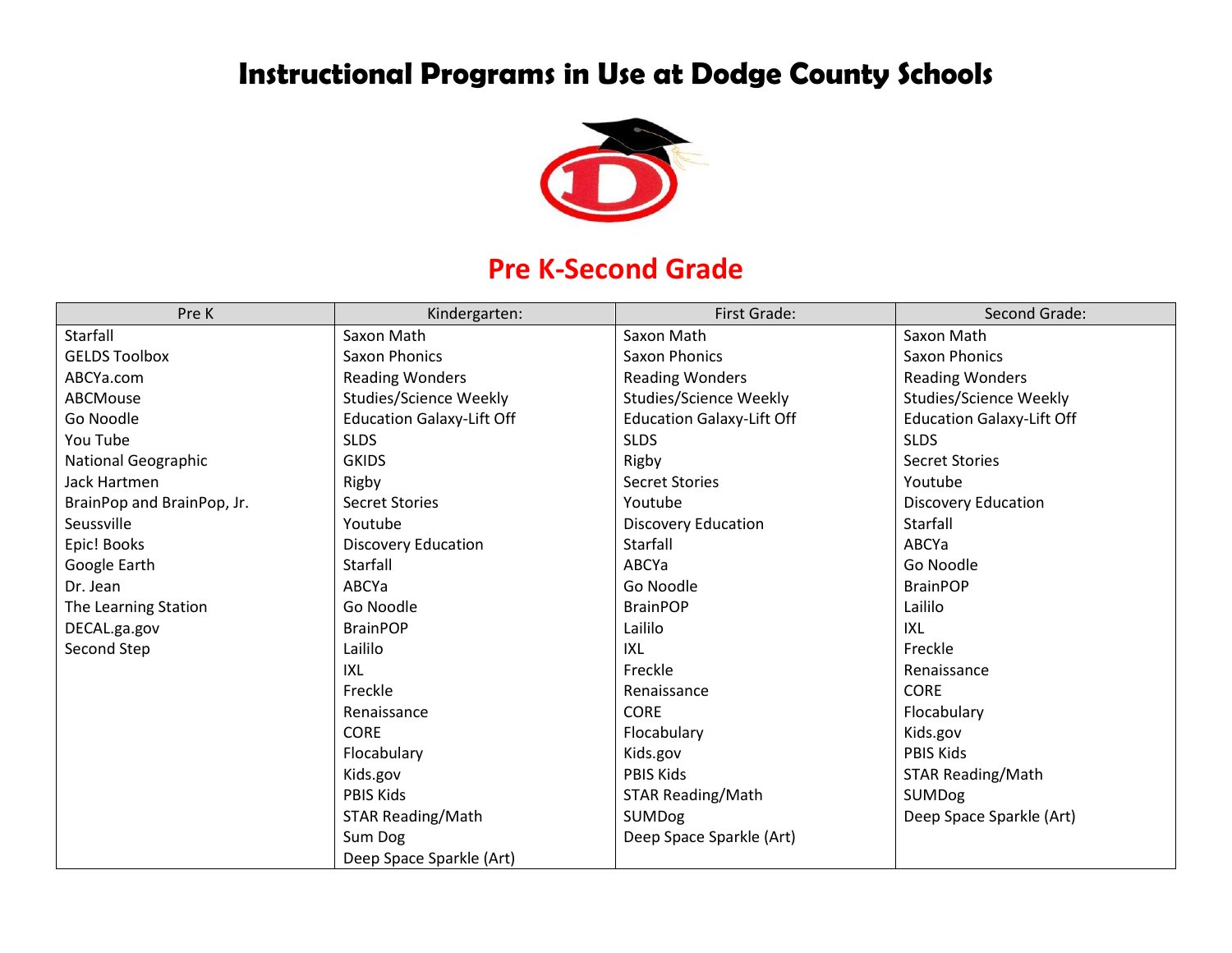## **Third-Fifth Grades**

| Third Grade:             | Fourth Grade:                 | Fifth Grade:               |
|--------------------------|-------------------------------|----------------------------|
| Go Math!                 | Go Math!                      | Go Math!                   |
| <b>Reading Wonders</b>   | <b>Reading Wonders</b>        | <b>Reading Wonders</b>     |
| Studies/Science Weekly   | <b>Studies/Science Weekly</b> | Studies/Science Weekly     |
| Study Island             | Study Island                  | Study Island               |
| <b>Education Galaxy</b>  | <b>Education Galaxy</b>       | <b>Education Galaxy</b>    |
| <b>SLDS</b>              | <b>SLDS</b>                   | <b>Story Works</b>         |
| Youtube                  | Youtube                       | <b>SLDS</b>                |
| Discovery Education      | <b>Discovery Education</b>    | Youtube                    |
| Starfall                 | Starfall                      | <b>Discovery Education</b> |
| ABCYa                    | ABCYa                         | Starfall                   |
| Go Noodle                | Go Noodle                     | ABCYa                      |
| <b>BrainPOP</b>          | <b>BrainPOP</b>               | Go Noodle                  |
| Laililo                  | Laililo                       | <b>BrainPOP</b>            |
| IXL                      | IXL                           | Laililo                    |
| Freckle                  | Freckle                       | <b>IXL</b>                 |
| Renaissance              | Renaissance                   | Freckle                    |
| <b>CORE</b>              | <b>CORE</b>                   | Renaissance                |
| Scholastic Magazine      | <b>Scholastic Magazine</b>    | <b>CORE</b>                |
| Kids.gov                 | Kids.gov                      | <b>Scholastic Magazine</b> |
| PBIS Kids                | PBIS Kids                     | Kids.gov                   |
| <b>STAR Reading/Math</b> | <b>STAR Reading/Math</b>      | <b>PBIS Kids</b>           |
| <b>SUMDog</b>            | <b>SUMDog</b>                 | <b>STAR Reading/Math</b>   |
| <b>Reflex Math</b>       | <b>Reflex Math</b>            | SUMDog                     |
|                          |                               | <b>Reflex Math</b>         |
|                          |                               |                            |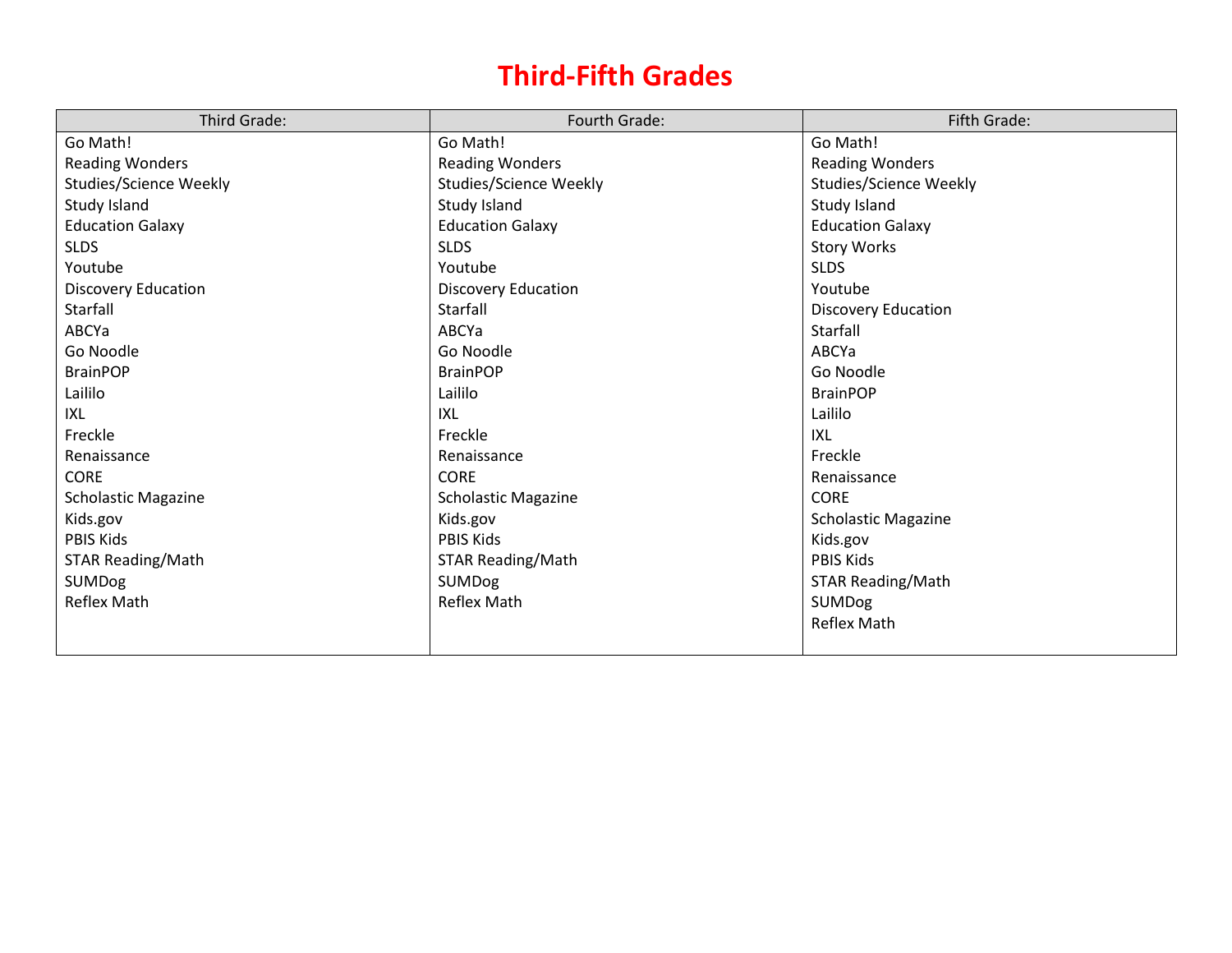## **Sixth-Eighth Grades**

| Reading/Language Arts              | Math                               | <b>Science/Social Studies</b>      |
|------------------------------------|------------------------------------|------------------------------------|
| Edgenuity                          | Odysseyware                        | Odysseyware                        |
| BrainPop and BrainPop Jr           | BrainPop and BrainPop Jr           | BrainPop and BrainPop Jr           |
| <b>Education Galaxy</b>            | <b>Education Galaxy</b>            | Studies/ Science Weekly            |
| Study Island                       | Study Island                       | <b>Education Galaxy</b>            |
| <b>SLDS</b>                        | <b>SLDS</b>                        | Study Island                       |
| Google Classroom                   | Google Classroom                   | <b>SLDS</b>                        |
| Google Docs, sheets, forms, slides | Google Docs, sheets, forms, slides | Google Classroom                   |
| Kahoot                             | Kahoot                             | Google Docs, sheets, forms, slides |
| Remind 101                         | Remind 101                         | Kahoot                             |
| Quizlet                            | Quizlet                            | Remind 101                         |
| Pearson Online                     | Word, Powerpoint, excel            | Quizlet                            |
| Word, Powerpoint, excel            | Desmos                             | Google Earth Education             |
| Flocabulary                        | Flipgrid                           | <b>Global Read Aloud</b>           |
| Desmos                             | Quizizz                            | Desmos                             |
| Flipgrid                           | Google Applied Digital Skills      | Flipgrid                           |
| <b>Scholastic Scope</b>            | Google Earth Education             | Quizizz                            |
| Quizizz                            | Padlet                             | Google Applied Digital Skills      |
| Google Applied Digital Skills      | Google Blogger                     | Google Earth Education             |
| <b>Global Read Aloud</b>           | Glogster                           | Padlet                             |
| Padlet                             | Powtoon                            | Google Blogger                     |
| Google Blogger                     | Khan Academy                       | Glogster                           |
| <b>NewsELA</b>                     | <b>TEDED Video Library</b>         | Powtoon                            |
| Glogster                           | Go Noodle                          | Khan Academy                       |
| Powtoon                            | Tinkercad                          | <b>TEDED Video Library</b>         |
| Khan Academy                       |                                    | Go Noodle                          |
| <b>TEDED Video Library</b>         | Voki                               | Tinkercad                          |
| Go Noodle                          | Go Math!                           |                                    |
| Tinkercad                          | Carnagie Math                      |                                    |
| Commonlit                          |                                    |                                    |
| Voki                               |                                    |                                    |
| <b>USA test Prep</b>               |                                    |                                    |
|                                    |                                    |                                    |
|                                    |                                    |                                    |